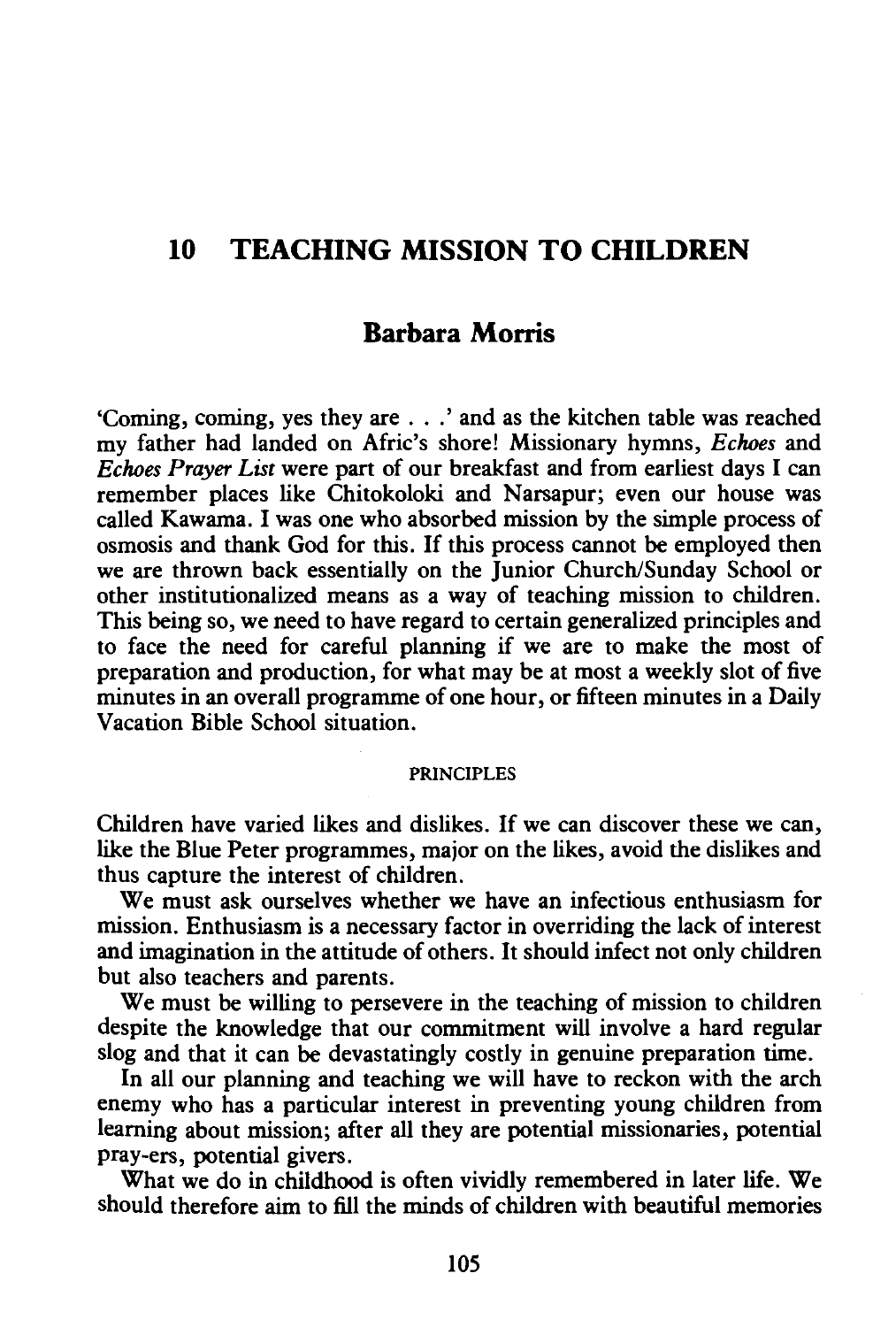that feature triumph, answered prayers and exciting progress in winning people for Jesus Christ.

#### PLANNING

Just as the gardening manual sets out a programme of work to cover all the months and seasons of the year so it can be useful to have in mind a long term plan for setting out the work to be accomplished in teaching mission. Such a plan encourages an orderly approach: there will be motivation to keep going, controlled changes to sustain interest, a gradual building up of knowledge and a pride in achievement. Just as the builder follows a prepared plan in putting together a house that is made up of many constituents ranging from hardened bricks to delicate tiles so the plan for teaching mission will involve a whole range of varying constituents that come together to provide a building 'fitly framed'.

If children begin at Junior Church when they are 4 and leave when they are 10 we may need to think in terms of a 6-year plan. The programme set out is merely an attempt to give some idea of the way in which our thinking could develop. Although the long term nature of such a plan may appear to be over-structured and even forbidding it has definite advantages: the teacher is given time to glean material from distant parts and acquire a knowledge of the needs and problems of different countries on an ordered and progressive basis. It is of course important that such a plan does not become a bondage of formal rigidity. Every opportunity for flexibility and topicality of approach should be taken, eg the substitution of whatever country is in the news over a particular 'happening' or of a 'live' missionary or national who happens to be on tap.

#### PREPARATION AND PRODUCTION

A 5-minute slot for teaching mission is very short. Material must therefore be well presented if an impression is to be made, and this demands much preparation time. Some ideas that have proved helpful over the years include:

#### The provision of a missionary table

Contents can include photos of an ongoing project, a doll from the country, maps, newpaper cuttings, stamps, missionary magazine pictures and cuttings, curios, examples of the language and other bits and bobs. Further interest can be engendered by attaching informative labels to each object. A picture of the missionary or a national with the name and name of country clearly displayed or attached to a map with a piece of coloured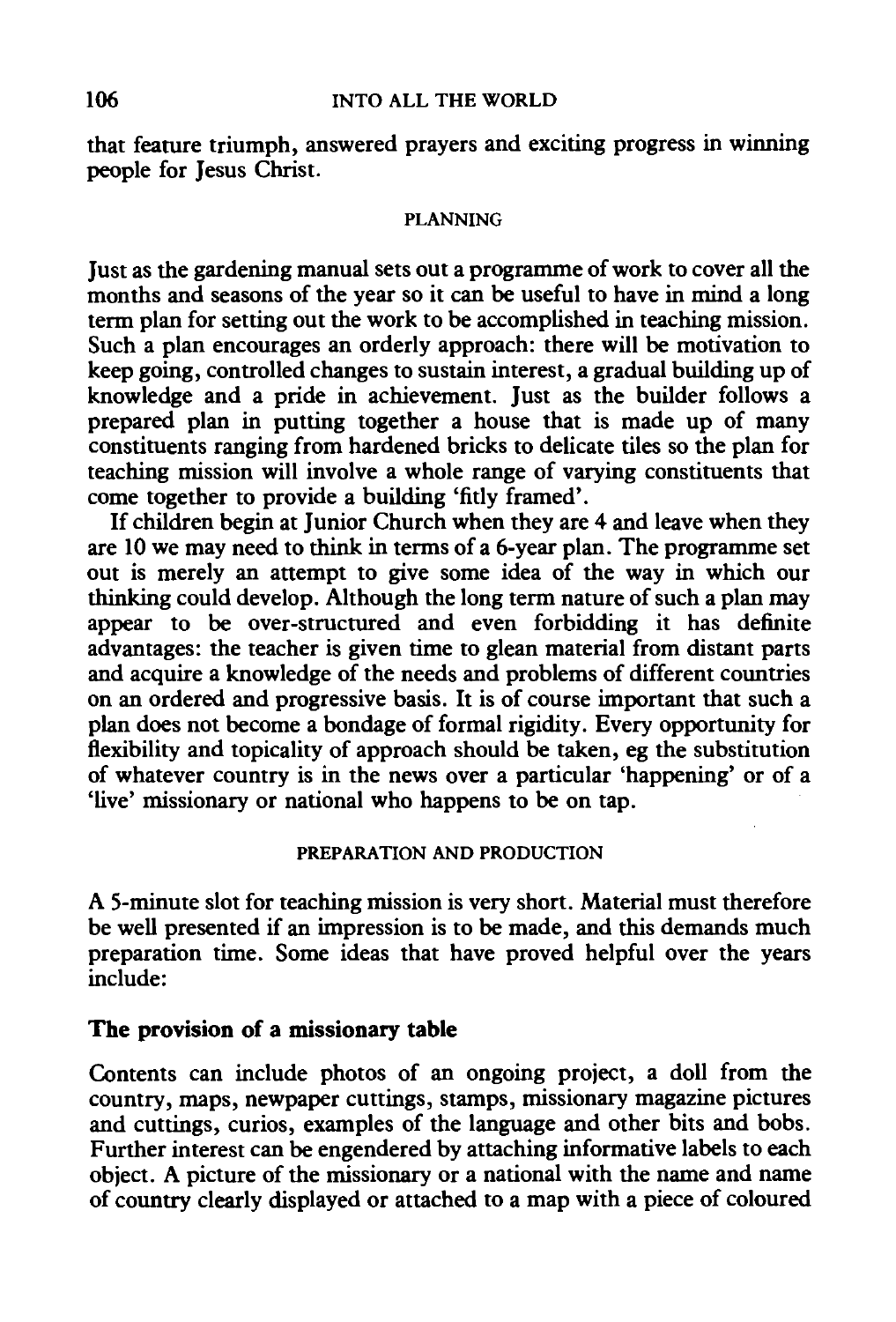string is also helpful. Children can be issued with a questionnaire about the missionary table. Early birds can complete this before Sunday School or it can be completed whilst parents are chatting at the end of the morning or evening service.

### A simulated visit to a particular country

Passports can be made and a colourful national costume of the month can be worn by one of the children. Simulated customs, practices and attitudes can give additional flavour and interest can be heightened by helping the children to prepare a meal in the home of the teacher or at the church, using recipes from the country itself.

### A signature chorus and/or a signature verse

This can preface the mission slot: it will help the children to orientate themselves to the new activity and provide a sense of continuity in the 5 minute slot.

## Action

Children love action and we need to imagine all sorts of actions in which the children can involve themselves. The project for the month can be shown and read each week: eg all the children hold up their Bible and say 'Bibles for A.F.R.I.C.A, Africa' (cf EVERTON). Simple scenes from missionary stories can be dramatised or mimed.

## **Competitions**

Simple crosswords, deciphering a code, unjumbling letters, colouring, free story, free drawing, filling in the gaps, collecting information, guessing the number of caterpillars Kahemba caught in her tin for the family dinner, will all encourage the interest of the children.

## Variety

It is helpful to change the channel of getting the matter across; ie use a few slides one week, a poster the next, a drama the next, a recording the next, a puzzle the next ... and so on, preferably finishing at a point where the children would prefer to go on listening. Toy monkeys, rubber snakes etc can be used to attract the children's attention and help them to remember a certain point.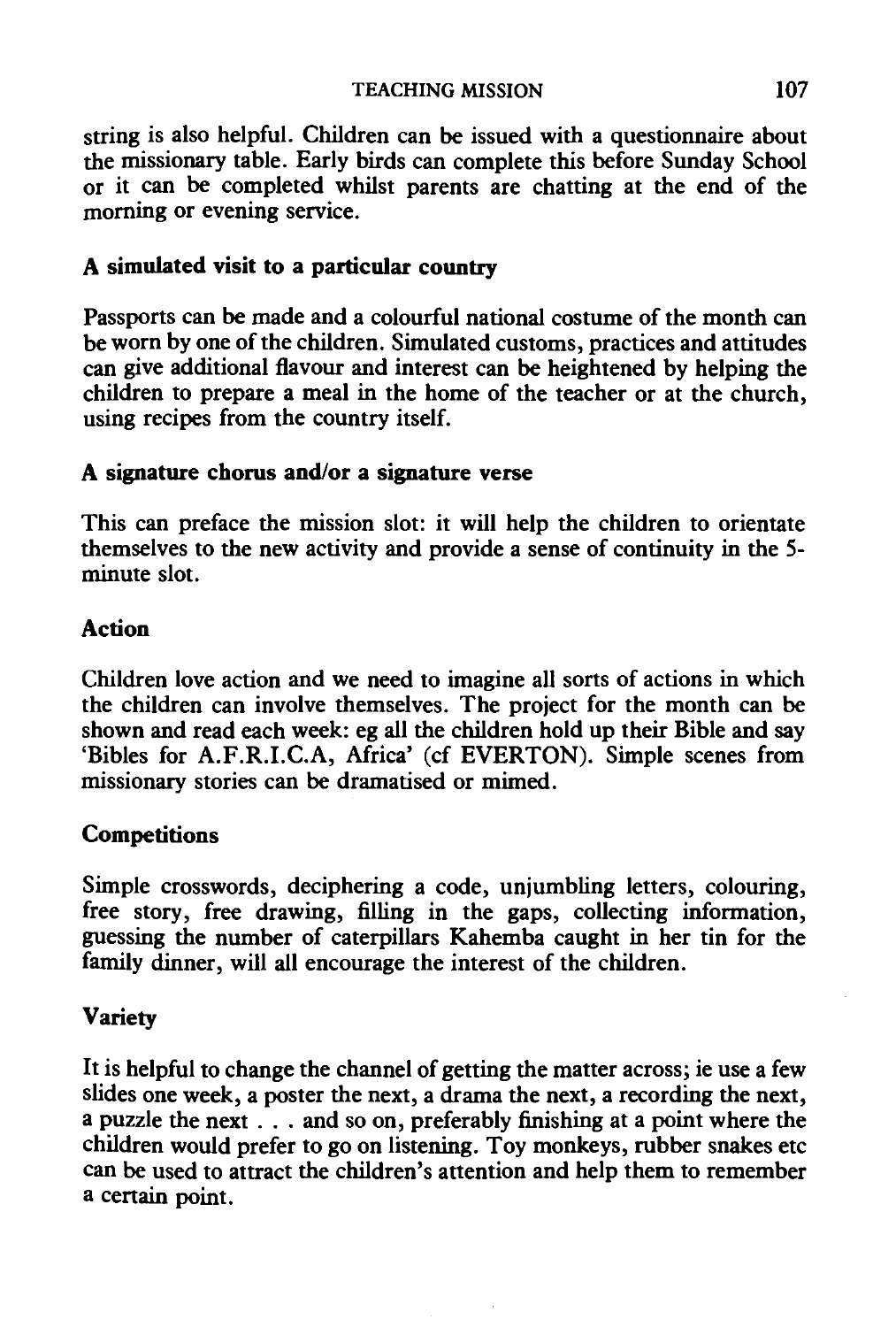#### 108 INTO ALL THE WORLD

#### INTEREST AND ACHIEVEMENT

Opportunity should be taken over the years to introduce as many different personalities as possible to the children so that their interest is sustained. They need to know that a missionary is not just a preacher but that he can also be a doctor, nurse, teacher, pilot, dentist etc. Children may well respond to adopting a child, sponsoring a radio programme, financing the digging of a well, paying for the printing of a scripture syllabus, saving for Scripture Gift Mission booklets to be sent out to Indonesia or to Christians who visit prisons. Children enjoy collecting, so they could collect toy cars for the London City Mission, safety pins for a hospital, pencils for a school etc. In modem times a missionary extension ministry for children can be organized by the enthusiast using videos, magazines and books especially geared to children.

A sense of achievement can be inculcated if the teacher is able and prepared to go to greater lengths by offering missionary knowledge certificates and badges for special detailed effort. The following notes may be of help in developing ideas along these lines.

MISSIONARY KNOWLEDGE CERTIFICATE AND BADGES

#### **First Step**

1 Write out Matthew 28:19-20.

2 Send a postcard to a missionary in Zambia.

3 Learn John 3:16 by heart so that you can use it to tell others about the Lord Iesus.

4 Draw the sort of houses a missionary would visit if he worked amongst eskimos or people in Hong Kong.

5 Ask your teacher what SGM means. Ask him for one of the booklets printed by the SGM for boys and girls. Read it and then give it to one of your friends praying that your friend will become a friend of the Lord Jesus too.

#### **Second Step**

- 1 Write out Romans 10:12-13.
- 2 Send a postcard to a missionary in India.
- 3 Learn Romans 10:9 by heart.

4 A missionary is going to Japan. How long will it take to fly from UK to Japan? (A travel agent will give you the answer.) Draw the sort of aeroplane in which he would travel.

5 Ask your teacher the name of the girl whose story moved the Bible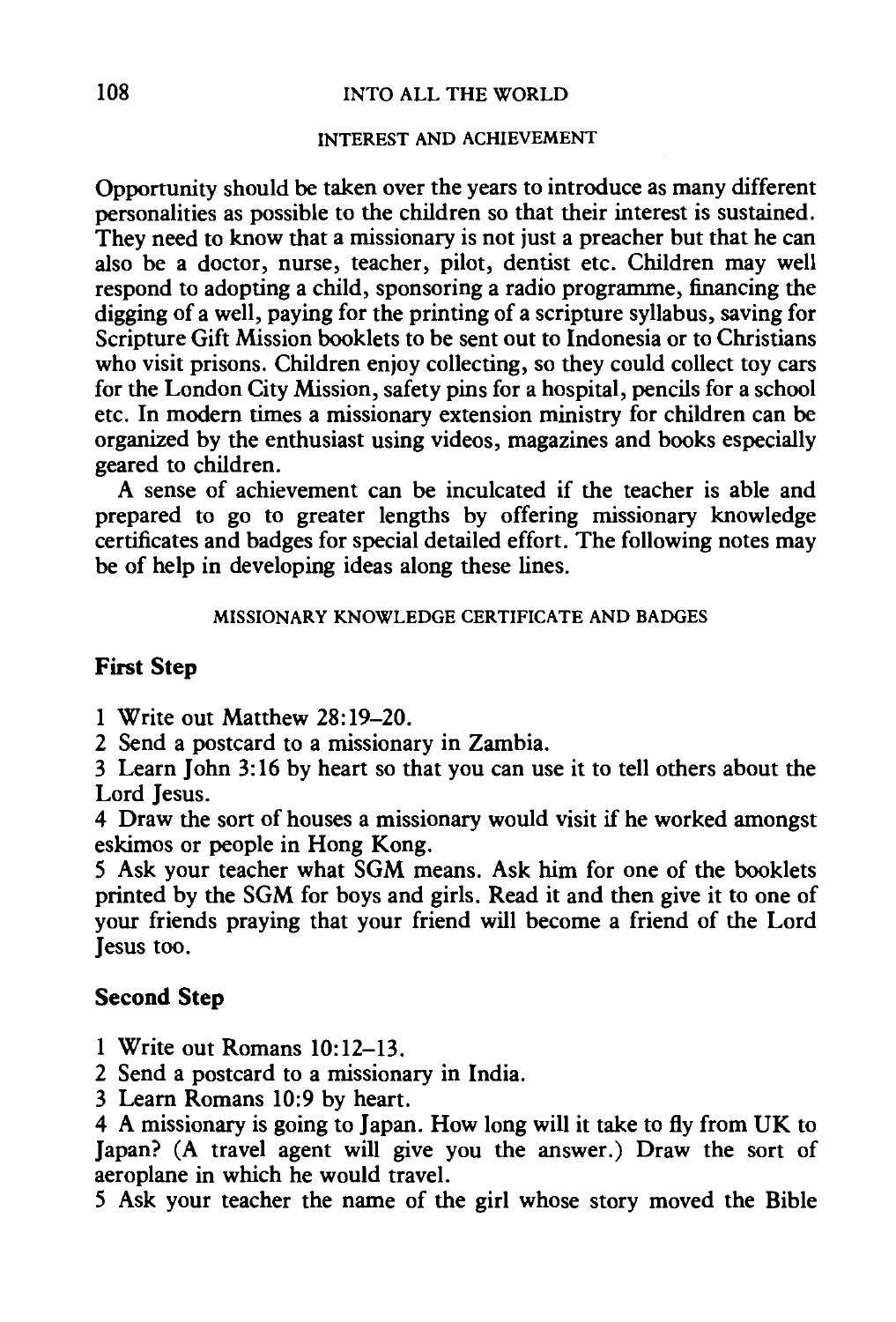| Y<br>l e<br>l a<br>l r | Tanuary                     | February             | March            | April                  | May                                                    | <b>Tune</b> | July                      | August               | September                 | October     | November           | December                      |
|------------------------|-----------------------------|----------------------|------------------|------------------------|--------------------------------------------------------|-------------|---------------------------|----------------------|---------------------------|-------------|--------------------|-------------------------------|
| -1                     | France                      | Zambia               | Nepal            | Israel                 | Mexico                                                 | <b>SGM</b>  | Poland                    | <b>Bible Society</b> | New Guinea                | <b>FEBA</b> | Thailand           | Leprosy<br><b>Mission</b>     |
| 12                     | litaly                      | Zaire                | N India          | S Africa               | Guatemala<br>Honduras                                  | Portugal    | Roumania                  | Japan                | Fiji                      | Tear Fund   | Malaysia           | London<br><b>City Mission</b> |
| 3                      | Norway<br>Sweden<br>Finland | Nigeria              | Central<br>India | Botswana<br>Mozambique | Jamaica<br>Puerto Rico<br><b>St Kitts</b><br>Virgin Is | <b>SGM</b>  | Czechoslovakia<br>Hungary | TWR                  | New<br>Caledonia          | HCJB        | <b>Philippines</b> | In Contact                    |
| 14                     | Germany<br>Austria          | Angola<br>Chad       | S India          | Ecuador                | Trinidad<br>Tobago                                     | Spain       | Russia                    | Japan                | Aborigines<br>(Australia) | Senegal     | Hong Kong          | SU                            |
| l s                    | Ireland<br><b>Spain</b>     | Tanzania<br>Kenya    | Pakistan         | Iran<br>Iraq           | Venezuela<br>Guyana<br>Colombia                        | GLO         | Albania<br>Greece         | <b>Brazil</b>        | N Africa                  | Zimbabwe    | Taiwan<br>Korea    | Wycliffe                      |
| 16                     | Portugal<br>Greenland       | Ethiopia<br>Botswana | Afghanistan      | Lebanon<br>Syria       | Ecuador                                                | OM          | Yugoslavia<br>Bulgaria    | Argentina            | N Africa                  | Chad        | China              | <b>MAF</b>                    |

# SAMPLE SIX YEAR PLAN for teaching mission to children

 $\sim 10^7$